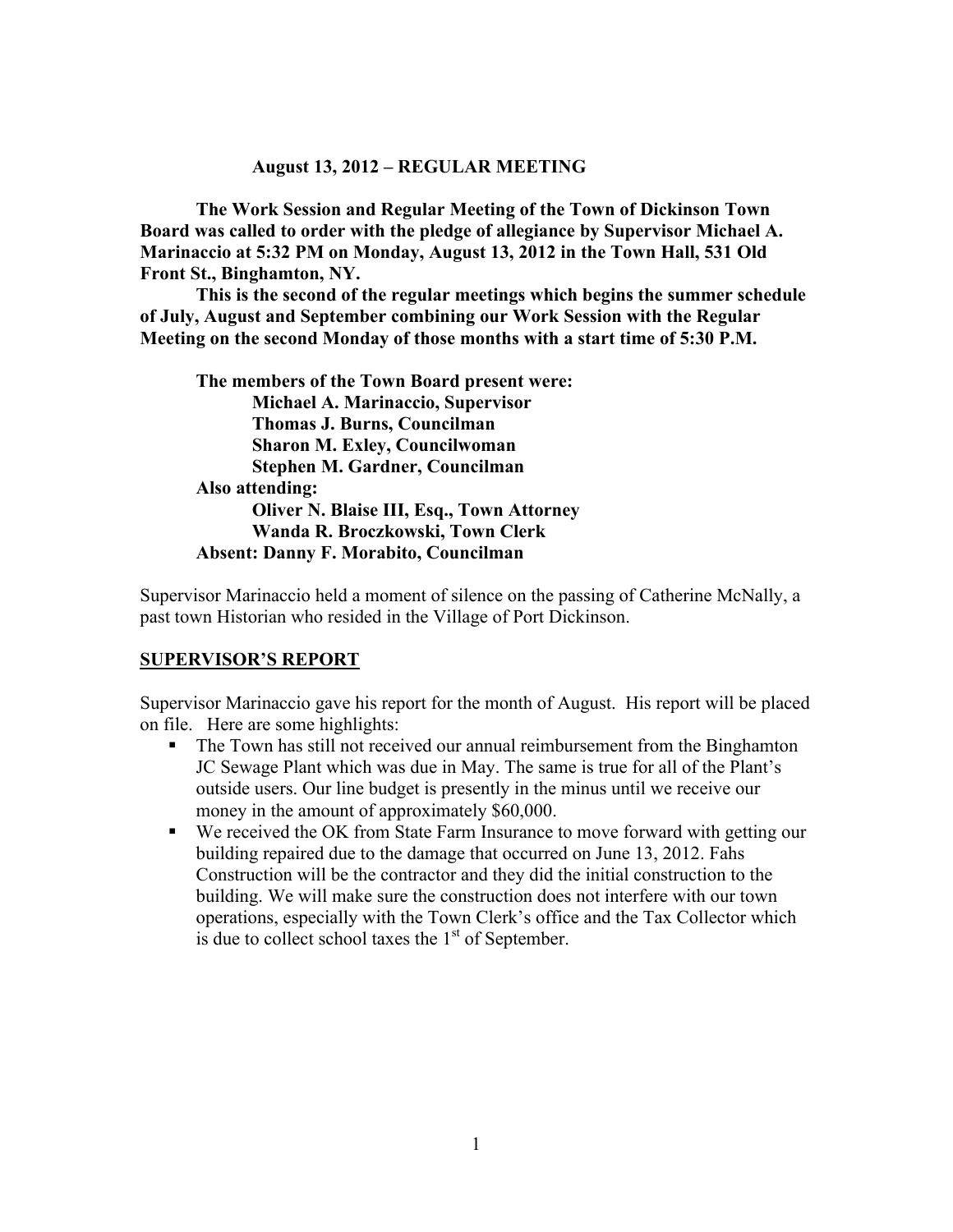- Broome Community College student housing project meeting at the college was well attended and residents had some good questions. They are reaching out to inform us of what is going on there. Front Street is the preferred location, but it is up to the college on the location.
- Voter registration will be held at our town hall on Wednesday, October 10, Noon – 9:00PM and Saturday October 13, 2:00 – 9:00PM. This will be conducted by 2 members of the BC Board of Elections and an inspector.
- Supervisor received a letter from a town resident regarding our highway superintendent and his employees. The letter was very positive about Joel and the department's hard work.
- Post Cards have been sent out by NYSEG informing residents they will begin tree and brush work in an effort to clear electrical lines.
- Wal-Mart replacing some vinyl fencing with a chain link fence and adding a walkthrough gate for pedestrians.
- Our State Equalization rate remains at 65.0.
- Sales Tax revenue for the town:
	- $\sim$  2<sup>nd</sup> quarter \$183,641
	- $\checkmark$  2011 \$181,822
	- $\checkmark$  2010 \$181,025
- There were 8 various Code Violations issued which included anything from Storm water management erosion and sediment Control Law and not providing **SWPPS** review and proper safe guards. One was for illegal water hook-up. Others were a hole in a roof to Vehicle Junk Law and tall grass.
- Dog Control Officer's report was reviewed and placed on file.

# **PUBLIC COMMENT**

None

# **APPROVAL OF MINUTES**

On a motion by Councilman Burns seconded by Councilwoman Exley to approve the Work Session and Regular Meeting Minutes of July 9, 2012. All in favor. Vote -4 Ayes, Nays-0.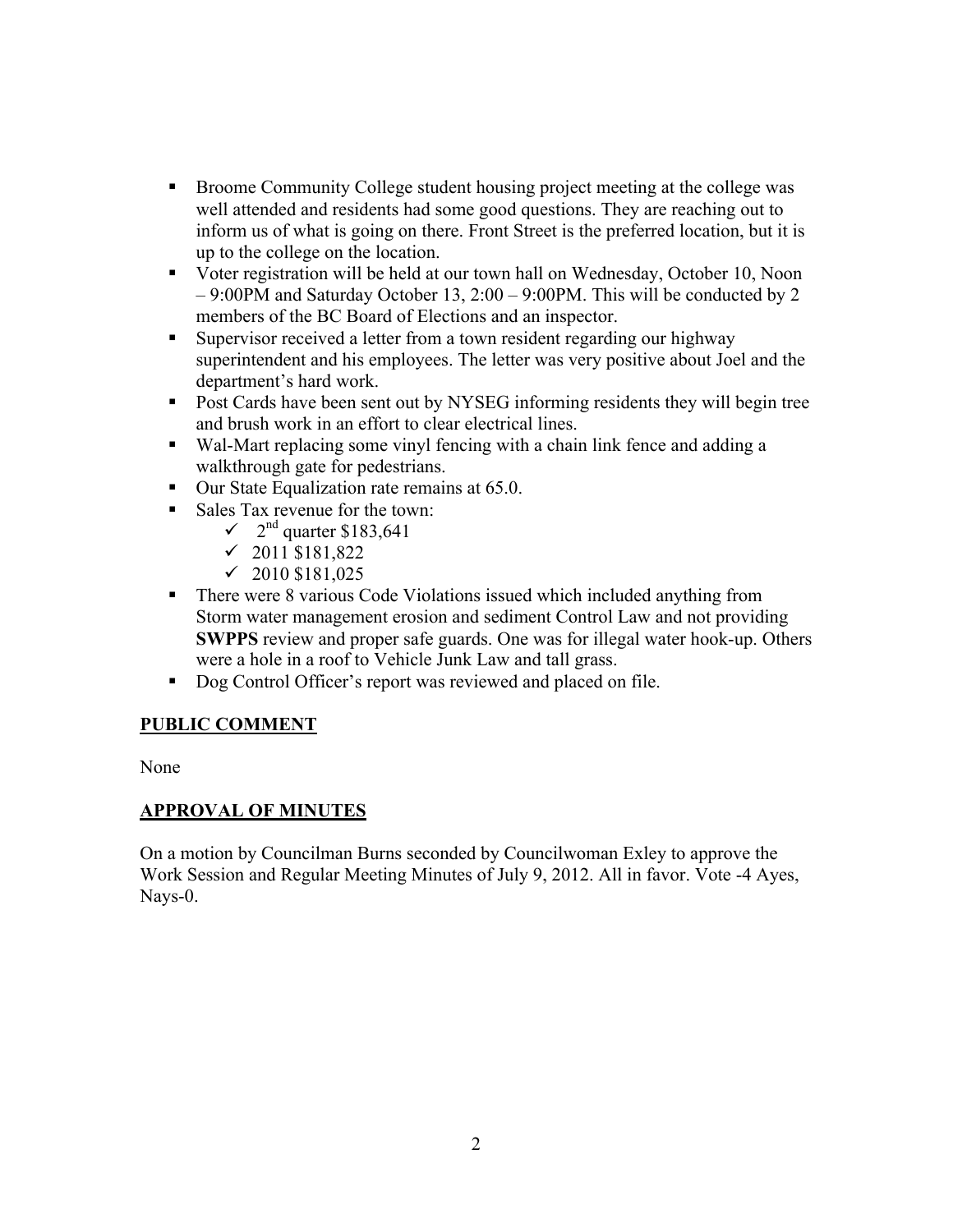#### **ABSTRACT #8**

Abstract Summary of Audited Vouchers for Funds in the amount of \$233,000.62. On Motion from Councilman Gardner, seconded by Councilman Burns to approve. Vote Ayes – 4, Nays – 0. Councilman Burns noted it included four (4) water payments that were made.

Supervisor Marinaccio voting Aye Councilman Morabito Absent Councilman Burns voting Aye Councilwoman Exley voting Aye Councilman Gardner voting Aye Unanimously passed and noted as duly adopted.

#### **ATTORNEY**

#### **RESOLUTION 2012-32**

The following Resolution was offered by Councilwoman Exley, who moved its adoption, seconded by Councilman Gardner to wit:

BE IT RESOLVED, by the Town Board of the Town of Dickinson, Broome County, New York as follows:

**Approval of the intermunicipal agreement with Fenton-dog Control Officer.** The agreement will renew automatically every year beginning January 1, 2012 until the towns agree to amend or cancel it. Councilman Burns' questioned whether the present Dog Control Officer, Greg Starley, can continue with being the DCO since he recently took a position in the Town of Fenton's Water Department. Attorney Blaise will inquire with the town of Fenton on Greg's intention.

 The question of adoption of the foregoing Resolution was duly put to a vote on roll call which resulted as follows: All in favor. Vote Ayes  $-4$ , Nays  $-0$ .

> Supervisor Marinaccio voting Aye Councilman Morabito voting Absent Councilman Burns voting Aye Councilwoman Exley voting Aye Councilman Gardner voting Aye

All in favor: Agreement attached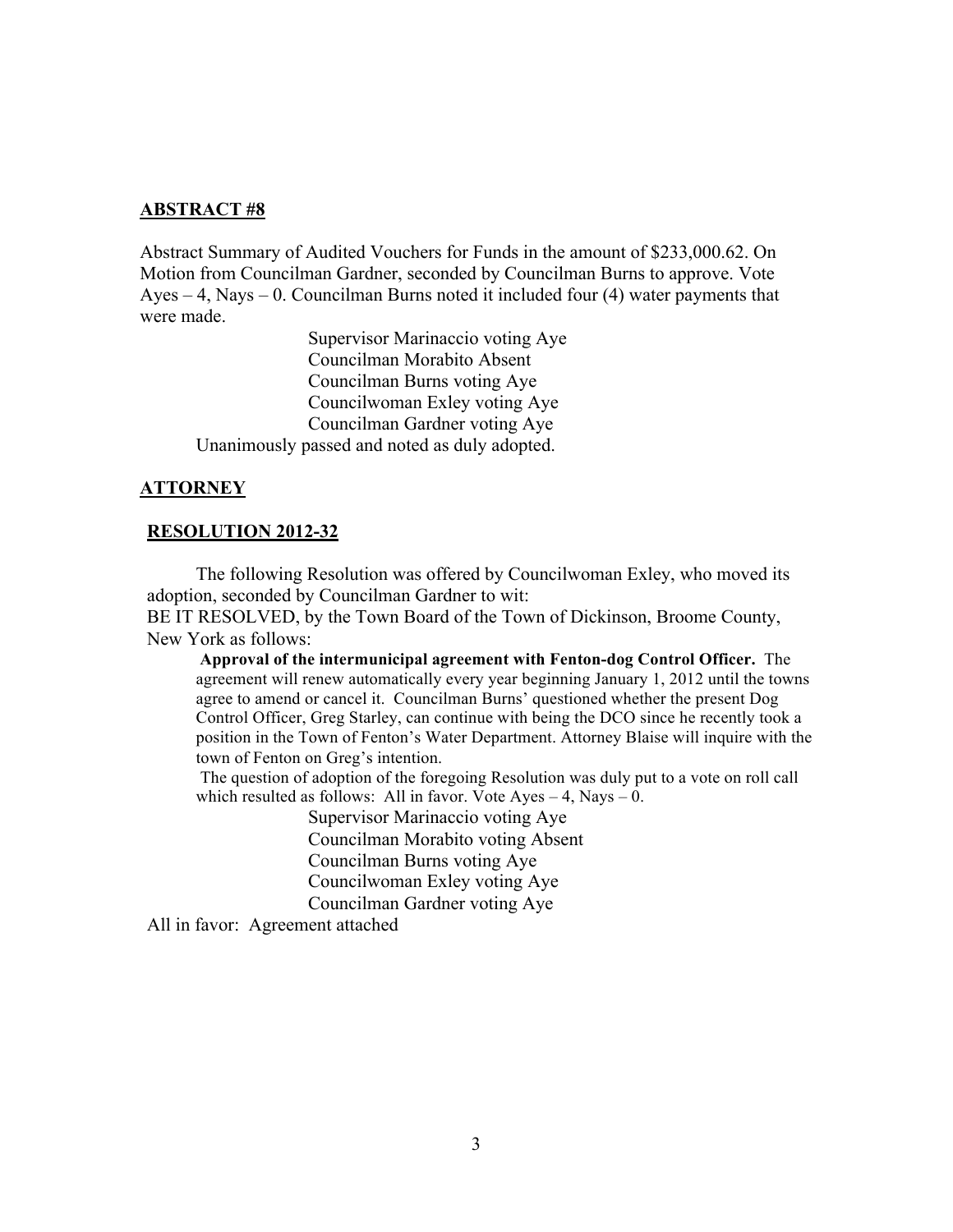## **PROPOPERTY NUISANCE LOCAL LAW**

Attorney Blaise explained the differences between the two samples of property nuisance laws from The Town of Union and the Town of Chenango. The question for us is what we feel more comfortable with.

The Town of Union sample is comparable to the City of Binghamton where they shut down a property indefinitely. The owner would need to show the judge and Town they comply. This is a much more arduous, but legally safer, process.

Who is responsible? Property owner is. Criminal activity, health and welfare are at the core.

Under the Chenango law, the property can be shut down for up to a year based on the determination of the Code Enforcement Officer.

Supervisor Marinaccio is interested in doing this but not comfortable yet with these two samples and wants the Broome County Sheriff to review any proposal since they will play an important role in this. Documentation is crucial. One small area is with a few properties such as Prospect Terrace area. We would have to prove illegal activity with the courts.

This would address nuisances of non-property maintenance related code issues of problem properties. Supervisor Marinaccio requested to have Attorney, Blaise give his further recommendations.

Not on arrests but on convictions is the wording with the Town of Union law. Oliver will continue to research and work on it. Before becoming a local law, a public hearing would need to be held. The plan is to have the Sheriff's office to attend a meeting to go over this with them.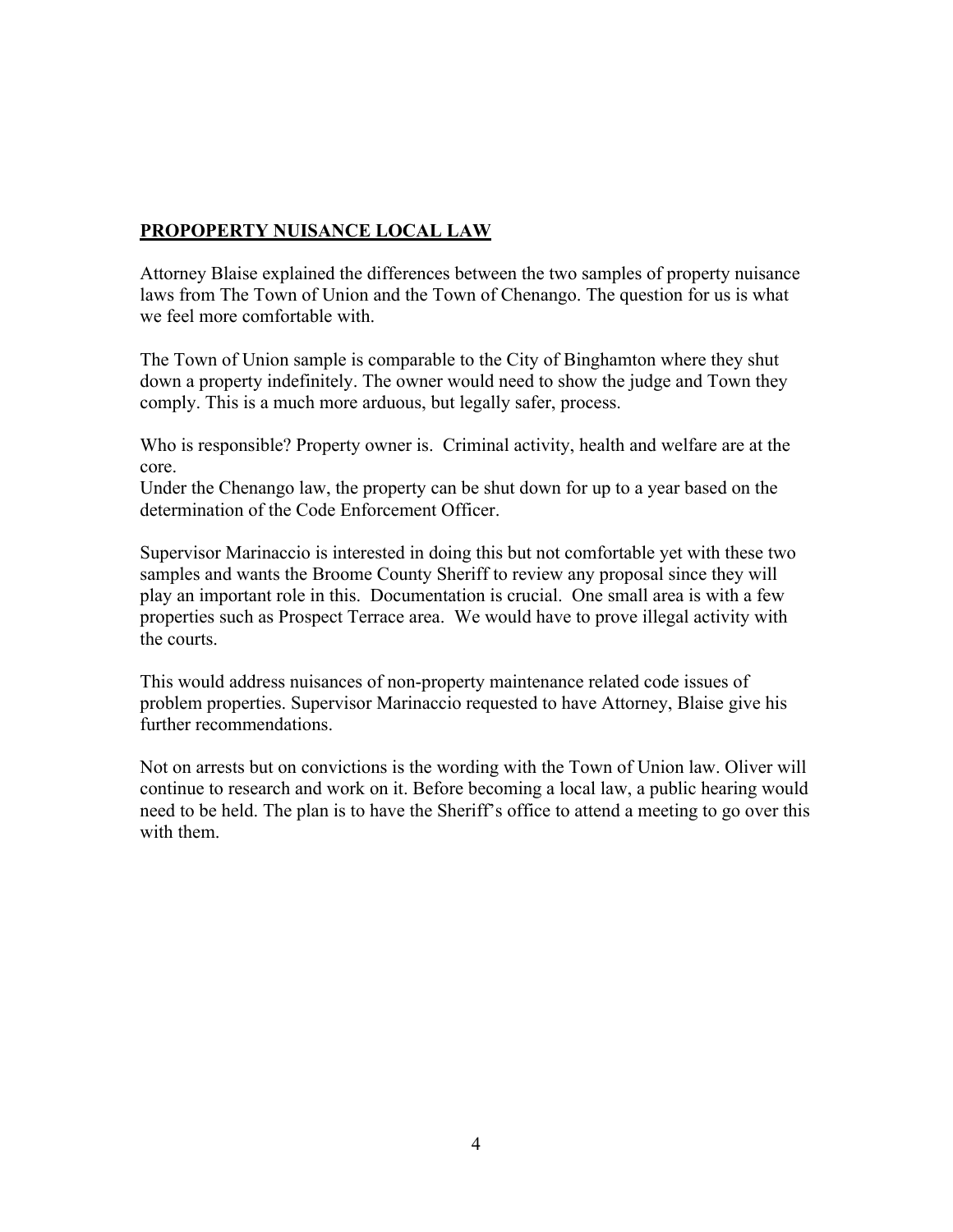# **DEFINITION OF EDUCATIONAL AND RELIGIOUS USES IN R-1 ZONE**

Attorney Blaise stated our zoning local law lacks a definition of educational and religious use. How do we define: To ensure it is not too liberal and meaningless or is unreasonable. In any case we must have the county approval. Look at the Town of Hempstead as a sample.

When the zoning was changed many years ago, the main objective was to encourage new construction of single family homes. We are committed to pass changes this year, 2012 by the end of the year.

What is law in our own local areas? Refer to Planning Board for comment. Councilman Gardner would like to see towns of our similar size for comparison or like communities.

Engineer for the Town, Ron Lake suggested the definition of educational and religious use based on the principal of use rather than the accessory use.

Ron Lake comments the State is responsible for the education law and the Federal regulates the religious law. Keep it as simple as possible. Resident Gerry Ford agreed that the law should focus on the primary or existing use, rather than an accessory use.

**Question:** Supervisor Marinaccio had a question of the Town attorney, could we form a small committee.

**Response:** Yes. They could look at and provide feedback on the proposed definition, but it would ultimately be the Town Board's decision.

It was recommended the committee be comprised of James Exley, Gerry Ford and Rosie Pudish. Dave Wasser asked if someone from another part of the town be considered. Board agrees on all points.

Attorney Blaise stated that the appeal filed on the 270 Glenwood Road to the ZBA was moot. He directed Wanda Broczkowski, Town Clerk to return the \$25.00 check to Rosie Pudish.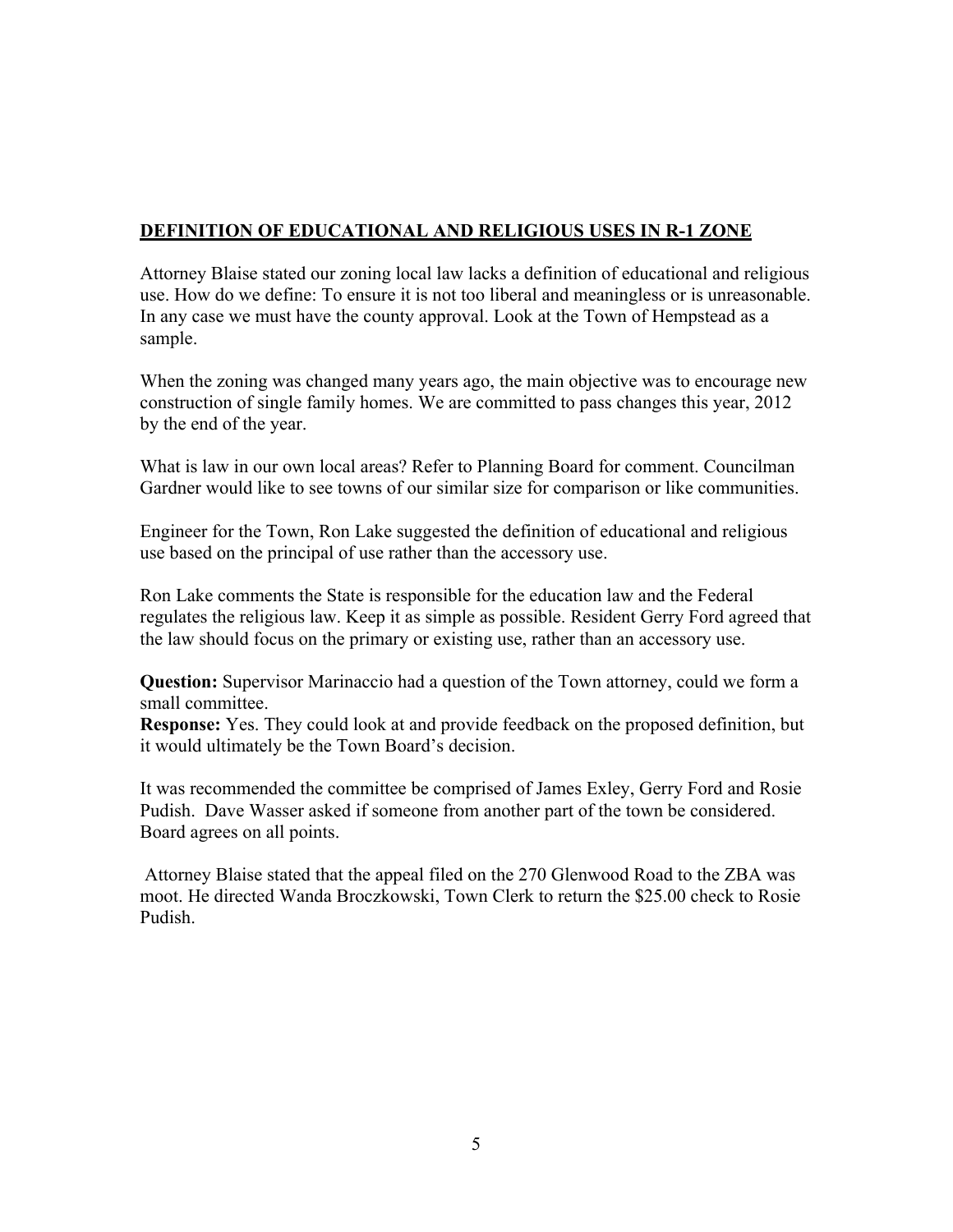### **PROPERTIES**

## **34/36 NORTH BROAD STREET**

Mr. Blaise' office continues to follow up with the owners about the transfer documents and the results of the title search. Nothing new to report.

### **13 BELLAIR AVENUE**

The property has been demolished as of July25th.

*Regarding all these demolished properties, all of them should have a formal appraisal with the best use and fair market value, for the town prior to them going up for sale to the public. It was requested DPW Commissioner, Joel Kie contact David Hamlin, Assessor for the town to conduct the appraisal.*

### **EMPLOYEE HANDBOOK**

Oliver Blaise presented a hard copy draft of the document to be given to Beverly and Joel to review. Advise him of any questions or concerns upon their review.

#### **FLOW MANAGEMENT – BINGHAMTON-JOHNSON CITY JOINT SEWAGE TREATMENT PLANT – INTERMUNICIPAL COOPERATION AGREEMENT BETWEEN THE TOWN OF DICKINSON AND THE CITY OF BINGHAMTON RELATIVE TO SEWAGE DISPOSAL SERVICES**

Attorney Blaise referred to the draft to the Intermunicipal Cooperation agreement between the Town of Dickinson and other municipalities relative to outside use of Town sewage lines. This has been on HOLD since June 22, 2012. Supervisor Marinaccio asked Ron Lake, Engineer for the Town to work through the numbers for proposed charges.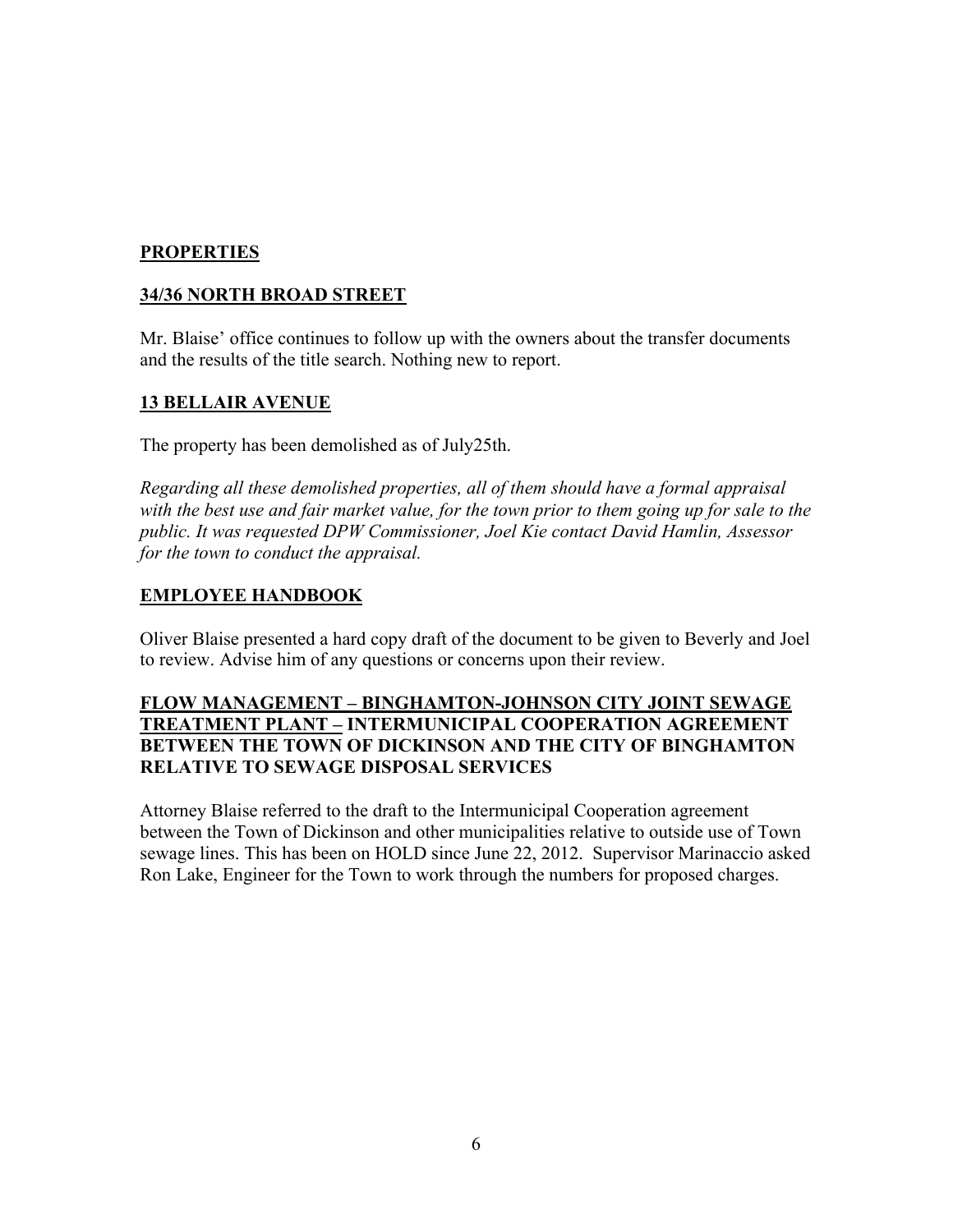# **CHAIR**

# **FLAP GATE INSTALLATION**

Supervisor Marinaccio reported that DOT reviewed the report in our favor and will install the flap gate on the 54"diameter CMP culvert. Once it is installed, it should protect Broome Community College, lower Boland Road, the Nimmonsburg Methodist Church and Front Street. Once we have a date he will let us know.

### **LOCAL LAW FOR APPOINTMENT OF ALTERNATE TO PLANNING AND ZONING BOARDS**

Regarding alternate appointments of the Planning and Zoning boards Supervisor Marinaccio has four (4) openings on the Planning board and will discuss with the board, his list of six (6) names for consideration. He usually goes with people who show interest.

### **SEWER LINES**

Sewer Line charges in regards to the lines involving Town of Union and City of Binghamton. There is a lot of waste and wear and tear on our lines in the Glenwood Road area. Ron Lake and Dan Miller will confer on theses sewer line charges needed for budget discussions.

# **COMMITTEE REPORTS:**

# **PUBLIC WORKS – WATER DEPARTMENT & HIGHWAY DEPARTMENT**

- 1. Dan Miller reported the generator for Town Hall was now on line. He will notify Emergency Services and the Fire Department for use of the site as an emergency center.
- 2. Pulaski Street Water Repair project slate for spring 2013. He received 3 bids for piping
	- o EJP \$11,350.92 Lowest, but did not meet the specs
	- o HD Supply \$13,402.10 This bundle bid included items we did not need
	- o Vellano \$14,489.50 Met Specs
	- o Danny's recommendation would be to award bid with the supplier, Vellano. On a motion by Councilman Burns, seconded by Councilwoman to approve the order be placed with Vellano. All in favor. Vote -4 Ayes, Nays-0.Supervisor Marinaccio complimented Danny Miller and expressed appreciation for his hard work.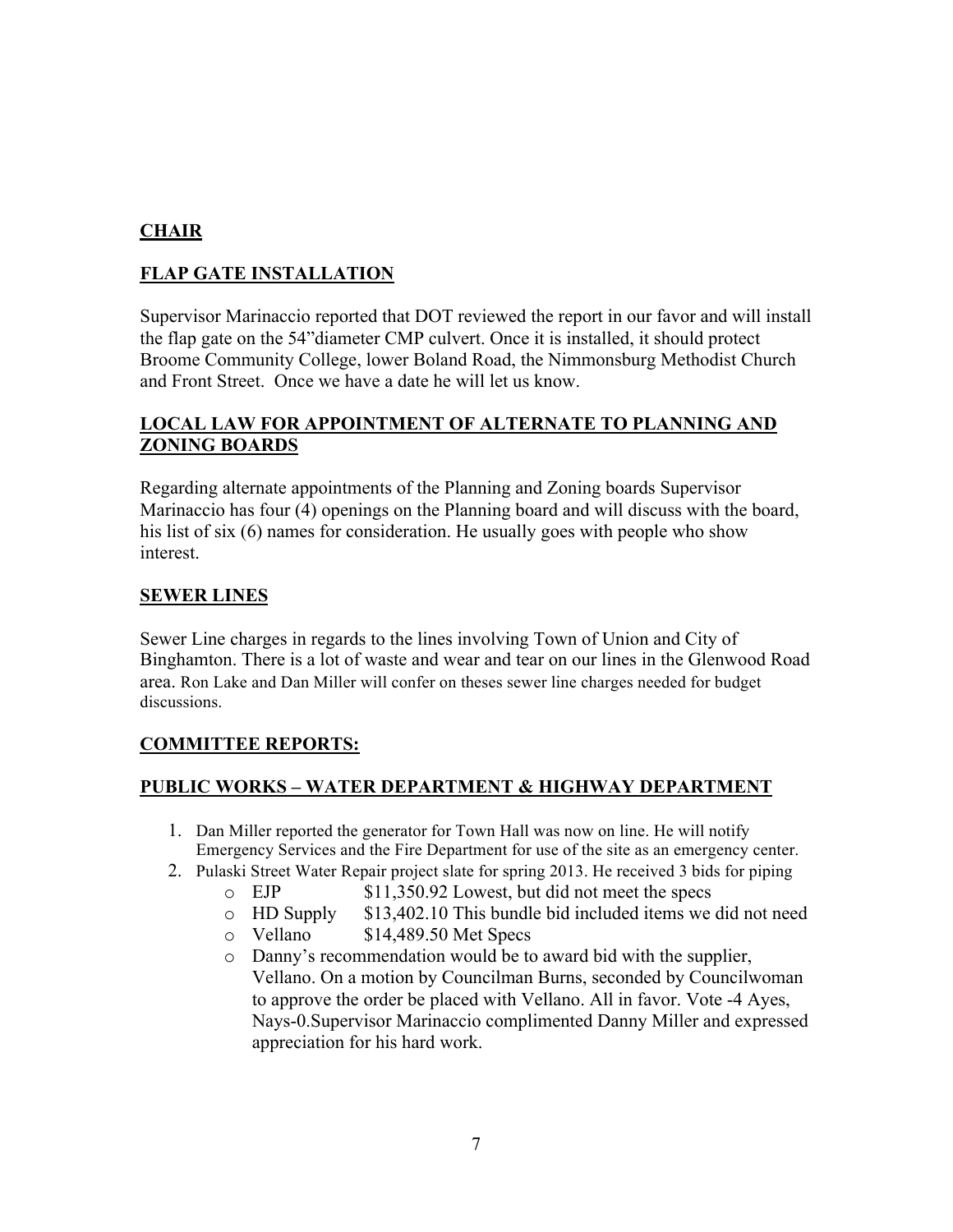- 3. August  $4<sup>th</sup>$  the sewer station on Linda Drive was hit by lightning. \$5K damage.
- 4. Joel Kie wants to know if 13Bellaire should have 'no trespassing' signs. We would provide top soil, grade and seed the property to make it as presentable as possible for the neighborhood. We would have to mow the grass from now on as the Town owns the property.
- 5. July  $25<sup>th</sup>$  Joel and the other highway superintendents met with the County Executive regarding all municipalities to all have the same Road Preservation Law. Currently it is determined by weight and usage. We passed our local law about a year ago. The County wants one (1) uniform system across the County that the County would administer by issuing permits as was explained by Attorney Blaise. We'll wait and see what happens and if it would benefit the Town of Dickinson. Joel will advise us on any follow-up.
- 6. Village of Port Dickinson noise complaints have been lodged. The Village of Port Dickinson Chief of Police, Sean Krause and Attorney Blaise had been meeting late 2010 and early 2011 regarding uniform ticketing process. Per Joel Kie, we have the teeth but not a means to deliver on non-property maintenance including the noise ordinance or peddling. We will revisit this with the Chief.
- 7. Joel Kie is planning to schedule a light pole installation for N. Ely Street now that the residents have come to an agreement. A hearing would first have to be held. Mr. Kie will contact NYSEG for the GPS Coordinates and work with the Town Clerk on notifying residents of the hearing at the September  $10<sup>th</sup>$  Board monthly meeting. Councilman Burns and Councilwoman Exley agreed. All in Favor
- 8. Mr. Kie plans to replace the 15 year old riding mower and purchase a John Deere zero turn riding mower with bagger for \$9K. It will be a line item in his budget which he has the authority to purchase.

### **PLANNING BOARD**

Currently updating the Town's Comprehensive Plan and working on the board vacancies.

### **ZONING BOARD**

None

### **CODE ENFORCEMENT**

None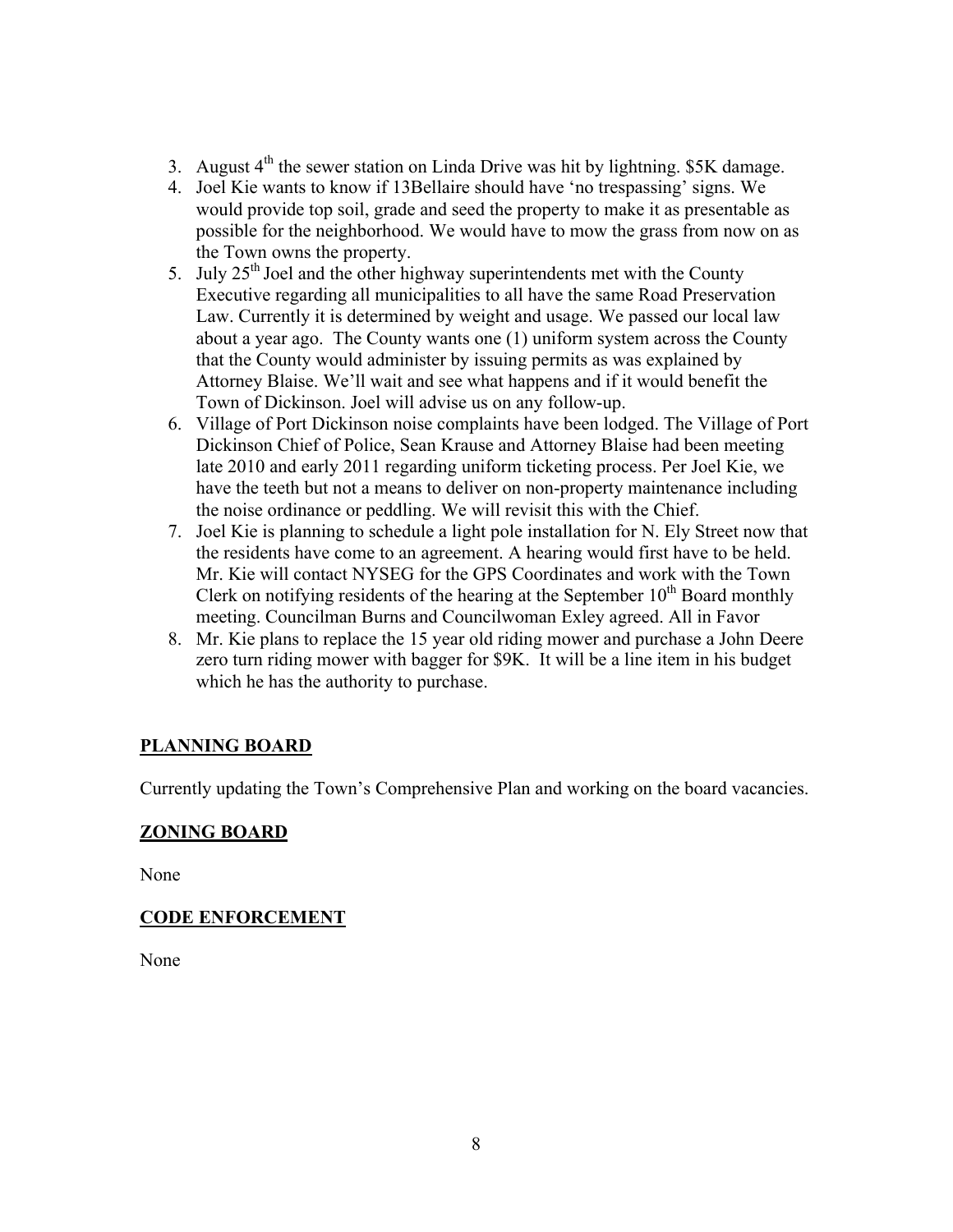# **MONTHLY FINANCIAL(S) APPROVAL**

On motion from Councilman Gardner moved to approve all (5) months financials, seconded by Councilwoman Exley. All in favor. The monthly financial reports are for the months of March, April, May, June and July of 2012.

## **333 PROSPECT STREET ABANDONDED SERVICE STATION**

Councilwoman Exley contacted the City of Binghamton Code Enforcement regarding 333 Prospect Street. This abandoned service station has a history of junk cars. It was rid of all junk cars but recently the trend has started up again along with high weeds. Since then the weeds have been cut down. According to the City it may take awhile but they are working on removal of the junk cars.

## **PUBLIC COMMENT**

# **270 GLENWOOD ROAD PROJECT**

## *Supervisor Marinaccio opened a public comment period on the Glenwood Road project topic. The duration of the exchange was approximately 25 minutes.*

- 1. Jim Love a resident of the town directed his comments to Oliver Blaise regarding the religion and education definitions in reference to the BOCES portion of the project. It seems more important to determine instances of other towns' failures in defining these terms, and is there a data base to show where they failed. Attorney Blaise stated it depends on what zoning reform is being challenged. There are a number of cases where these types of things have been challenged. No two cases are ever exactly the same. The information is out there; not necessarily in data base format.
- 2. Resident of Maiden Lane, Rosie Pudish had several items:
	- a. What is the town noise ordinance and stated the trucks are out there at 6:30AM and how can we get this to stop. Supervisor Marinaccio and the Code Department will address this.
	- b. The current Fracking scenarios in the nearby towns. We should institute a moratorium here in the town before it becomes an issue.
	- c. It is alleged BOCES intended to add on to the printing building after it would have been erected.
	- d. Why in Chenango Shores, did the board support that no dorms be built in this residential area? Feels the town should treat the Glenwood Road project the same. It was determined the dorms will be built on the BCC Campus. Supervisor Marinaccio responded that this project is not the same as the BOCES project.